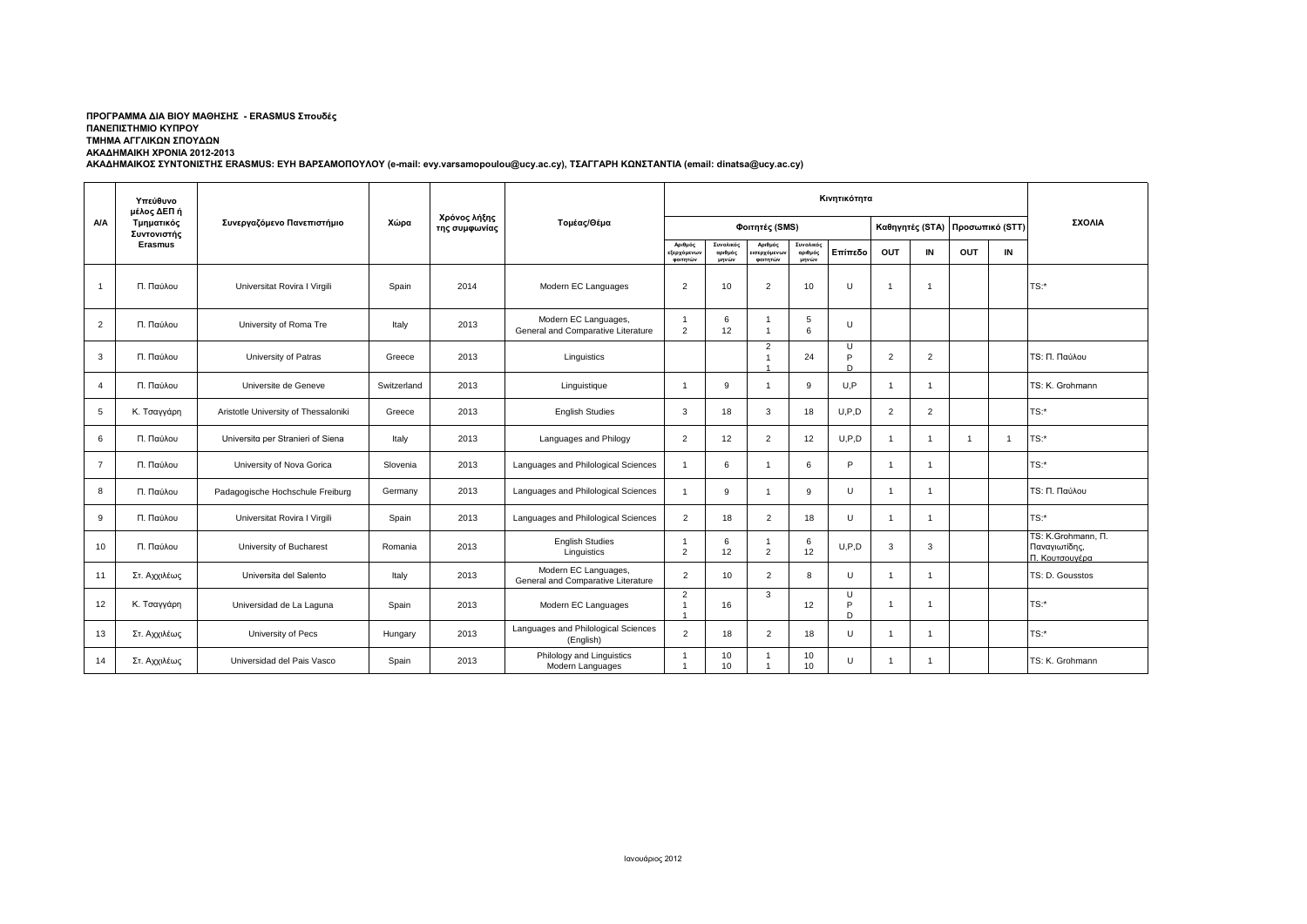## **ΠΡΟΓΡΑΜΜΑ ΔΙΑ ΒΙΟΥ ΜΑΘΗΣΗΣ - ERASMUS Σπουδές ΠΑΝΕΠΙΣΤΗΜΙΟ ΚΥΠΡΟΥ ΤΜΗΜΑ ΑΓΓΛΙΚΩΝ ΣΠΟΥΔΩΝ**

**ΑΚΑΔΗΜΑΙΚΗ ΧΡΟΝΙΑ 2012-2013**

**ΑΚΑΔΗΜΑΙΚΟΣ ΣΥΝΤΟΝΙΣΤΗΣ ERASMUS: ΕΥΗ ΒΑΡΣΑΜΟΠΟΥΛΟΥ (e-mail: evy.varsamopoulou@ucy.ac.cy), ΤΣΑΓΓΑΡΗ ΚΩΝΣΤΑΝΤΙΑ (email: dinatsa@ucy.ac.cy)**

|            | Υπεύθυνο<br>μέλος ΔΕΠ ή<br>Τμηματικός<br>Συντονιστής<br>Erasmus | Συνεργαζόμενο Πανεπιστήμιο                    |             | Χρόνος λήξης<br>της συμφωνίας | Τομέας/Θέμα                                                  | Κινητικότητα                      |                               |                                                 |                               |             |                 |                |                |                 |         |
|------------|-----------------------------------------------------------------|-----------------------------------------------|-------------|-------------------------------|--------------------------------------------------------------|-----------------------------------|-------------------------------|-------------------------------------------------|-------------------------------|-------------|-----------------|----------------|----------------|-----------------|---------|
| <b>A/A</b> |                                                                 |                                               | Χώρα        |                               |                                                              | Φοιτητές (SMS)                    |                               |                                                 |                               |             | Καθηγητές (STA) |                |                | Προσωπικό (STT) | ΣΧΟΛΙΑ  |
|            |                                                                 |                                               |             |                               |                                                              | Αριθμός<br>:ξερχόμενω<br>φοιτητών | Συνολικός<br>αριθμός<br>μηνών | Αριθμός<br>σερχόμε <mark>ν</mark> ω<br>φοιτητών | Συνολικός<br>αριθμός<br>μηνών | Επίπεδο     | OUT             | IN             | OUT            | IN              |         |
| 15         | Στ. Αχχιλέως                                                    | University of Limerick                        | Ireland     | 2013                          | Modern EC Languages                                          | $\overline{4}$                    | 20                            | $\overline{4}$                                  | 20                            | U           | $\overline{1}$  | -1             |                |                 | TS:*    |
| 16         | Στ. Αχχιλέως                                                    | Humboldt-Universitat zu Berlin                | Germany     | 2013                          | Languages and Philological Sciences                          | $\overline{2}$                    | 18                            | $\overline{2}$                                  | 18                            | $\cup$      | $\overline{1}$  | -1             | $\overline{1}$ | $\overline{1}$  | $TS:$ * |
| 17         | Κ. Τσαγγάρη                                                     | Uniwersytet Warminsko-Mazurski W<br>Olsztynie | Poland      | 2013                          | Languages and Philological Sciences                          | $\mathbf{1}$                      | 5                             | $\mathcal{L}$                                   | 10                            | $\cup$<br>D | $\overline{1}$  | $\overline{1}$ |                |                 | TS:*    |
| 18         | Στ. Αχχιλέως                                                    | <b>Tallinn University</b>                     | Estonia     | 2013                          | Languages and Philological Sciences                          | 2                                 | 20                            | $\overline{2}$                                  | 20                            | U           | $\overline{1}$  | $\mathbf{1}$   |                |                 | TS:*    |
| 19         | Στ. Αχχιλέως                                                    | Universidad de Granada                        | Spain       | 2013                          | Modern EC Languages                                          | $\overline{2}$                    | 12                            | $\overline{1}$                                  | 9                             | U           | $\overline{1}$  | $\mathbf{1}$   |                |                 | $TS:$ * |
| 20         | Στ. Αχχιλέως                                                    | University of Amsterdam                       | Netherlands | 2013                          | Modern EU Languages                                          | $\overline{1}$                    | 10                            | $\overline{1}$                                  | 10                            | U.P         | $\overline{1}$  | $\overline{1}$ |                |                 | TS:*    |
| 21         | Στ. Αχχιλέως                                                    | Universitat Konstanz                          | Germany     | 2013                          | Language and Philolgical Sciences                            | 2                                 | 20                            | $\overline{2}$                                  | 20                            | U.P.D       | $\overline{1}$  | $\mathbf{1}$   |                |                 | TS:*    |
| 22         | Κ.Τσαγγάρη                                                      | University of Tampere                         | Finland     | 2014                          | Modern EC Languages (English<br>Philology)                   | 2                                 | 10                            | $\overline{2}$                                  | 10                            | U           | -1              | $\mathbf{1}$   |                |                 | $TS:$ * |
| 23         | Κ. Τσαγγάρη                                                     | University of Bologna                         | Italy       | 2013                          | Modern EC Languages                                          | $\overline{1}$                    | 5                             | $\overline{1}$                                  | 5                             | $\cup$      | $\overline{1}$  | -1             |                |                 | $TS:$ * |
| 24         | Στ. Αχχιλέως                                                    | University of Porto                           | Portugal    | 2013                          | Languages and philological sciences                          | $\overline{1}$                    | 5                             | $\mathbf{1}$                                    | 5                             | U           | 1               | -1             |                |                 | TS:*    |
| 25         | Στ. Αχχιλέως                                                    | Universitat de Barcelona                      | Spain       | 2014                          | <b>Classical Philology</b>                                   | $\overline{1}$                    | 10                            | $\overline{1}$                                  | 10 <sup>1</sup>               | U           | $\overline{1}$  | $\overline{1}$ |                |                 | TS:*    |
| 26         | Κ.Τσαγγάρη                                                      | University of Essex                           | <b>UK</b>   | 2013                          | Linguistics                                                  | $\overline{2}$                    | 10                            | $\overline{2}$                                  | 10                            |             | $\mathbf 1$     | $\mathbf{1}$   |                |                 | TS:*    |
| 27         | Κ.Τσαγγάρη                                                      | Pedagogical University of Cracow              | Poland      | 2013                          | Language and Philolgical Sciences                            | 2                                 | 12                            | $\overline{2}$                                  | 12                            |             | $\overline{1}$  | 1              | $\overline{1}$ | $\overline{1}$  | TS:*    |
| 28         | Κ.Τσαγγάρη                                                      | Universidad de Castilla-La Mancha             | Spain       | 2013                          | Modern Languages                                             | $\mathbf{3}$                      | 18                            | 2                                               | 18                            | $\cup$      | $\overline{1}$  | -1             |                |                 |         |
| 29         | Κ.Τσαγγάρη                                                      | University of Wrocklaw                        | Poland      | 2013                          | Languages and Philological Sciences                          | $\overline{2}$                    | 20                            | $\overline{2}$                                  | 20                            | U,P         | 1               | -1             |                |                 | TS:*    |
| 30         | Κ.Τσαγγάρη                                                      | University of Malta                           | Malta       | 2013                          | Languages and Philological Sciences                          |                                   |                               |                                                 |                               |             | $\overline{1}$  | $\overline{1}$ |                |                 | TS:*    |
| 31         | Κ.Τσαγγάρη                                                      | Justus Liebig Universitat Giessen             | Germany     | 2013                          | Languages and Philological Sciences                          | $\overline{2}$                    | 20                            | $\overline{2}$                                  | 20                            | U.P         | $\overline{1}$  | $\mathbf{1}$   |                |                 | TS:*    |
| 32         | Κ.Τσαγγάρη                                                      | Padagogische Hochschule Heidelberg            | Germany     | 2013                          | Language and Philolgical Sciences<br><b>Teacher Training</b> |                                   |                               |                                                 |                               |             | 1               | -1             |                |                 | TS:*    |
| 33         | Κ.Τσαγγάρη                                                      | Vytautas Magnus University                    | Lithuania   | 2013                          | Language and Philolgical Sciences                            | $\overline{2}$                    | 20                            | 2                                               | 20                            | U           | $\mathbf{1}$    | -1             |                |                 | TS:*    |